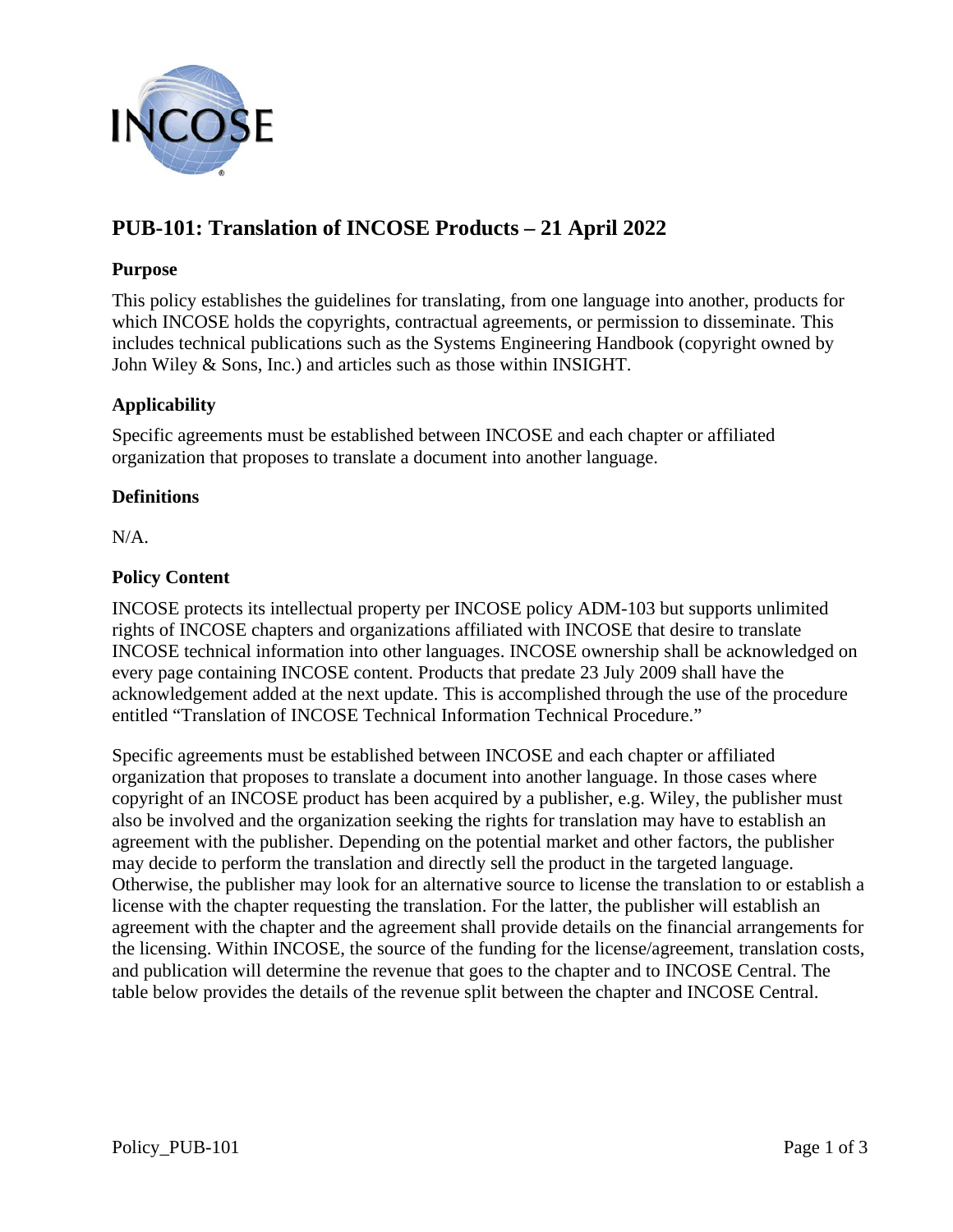

# Distribution of Costs and Revenue for Chapter Led Translations

| <b>Model</b>                                                          | <b>License Fee</b>       | <b>Translation</b><br>Labor         | <b>Printing</b>                                                                             | <b>Distribution</b>                                                     | <b>Chapter</b><br><b>Share</b><br>of Sales<br>by<br>Chapter | <b>INCOSE</b><br>Central<br>Share of<br>Sales by<br>Chapter | Chapte<br>r Share<br><b>of</b><br><b>Sales</b><br>by<br><b>Central</b> | <b>INCOSE</b><br><b>Central</b><br><b>Share</b><br>of<br><b>Sales</b><br>by<br><b>Central</b> | <b>Notes</b>                                                                                                                           |
|-----------------------------------------------------------------------|--------------------------|-------------------------------------|---------------------------------------------------------------------------------------------|-------------------------------------------------------------------------|-------------------------------------------------------------|-------------------------------------------------------------|------------------------------------------------------------------------|-----------------------------------------------------------------------------------------------|----------------------------------------------------------------------------------------------------------------------------------------|
| <b>Chapter Direct</b><br>License                                      | <b>Chapter Pays</b>      | Chapter does or<br>pays translation | All printing done locally -<br>paid by chapter or central<br>based on where sale is<br>made | All distribution is<br>from and paid by<br>party that makes<br>the sale | 75                                                          | 25                                                          | 25                                                                     | 75                                                                                            | <b>INCOSE Central share</b><br>on sales by chapter<br>starts after the license<br>and translation costs<br>have been accounted<br>for. |
| <b>Sector Support</b><br>for License                                  | Central (Sector)<br>Pays | Chapter does or<br>pays translation | All printing done locally -<br>paid by chapter or central<br>based on where sale is<br>made | All distribution is<br>from and paid by<br>party that makes<br>the sale | 50                                                          | 50                                                          | 50                                                                     | 50                                                                                            | Share on sales for<br>both parties starts<br>immediately.                                                                              |
| <b>Sector Support</b><br>for License and<br>Printing                  | Central (Sector)<br>Pays | Chapter does or<br>pays translation | All printing paid by<br>central (Sector)                                                    | All distribution is<br>from and paid by<br>party that makes<br>the sale | 20                                                          | 80                                                          | 20                                                                     | 80                                                                                            | Chapter gets 20%<br>share of sales margin<br>no matter who sells<br>the copy                                                           |
| <b>Sector Support</b><br>for License and<br><b>Translation</b>        | Central (Sector)<br>Pays | <b>Central (Sector)</b><br>Pays     | All printing done locally -<br>paid by chapter or central<br>based on where sale is<br>made | All distribution is<br>from and paid by<br>party that makes<br>the sale | 20                                                          | 80                                                          | $\Omega$                                                               | 100                                                                                           | Chapter gets 20%<br>share of sales margin<br>only for copies they<br>print and sell                                                    |
| <b>Sector Support</b><br>for License,<br>Translation, and<br>Printing | Central (Sector)<br>Pays | Central (Sector)<br>Pays            | All printing paid by<br>central (Sector)                                                    | All distribution is<br>from and paid by<br>party that makes<br>the sale | $\Omega$                                                    | 100                                                         | $\Omega$                                                               | 100                                                                                           | No investment made<br>by chapter - this is<br>really a Central<br>product entirely                                                     |